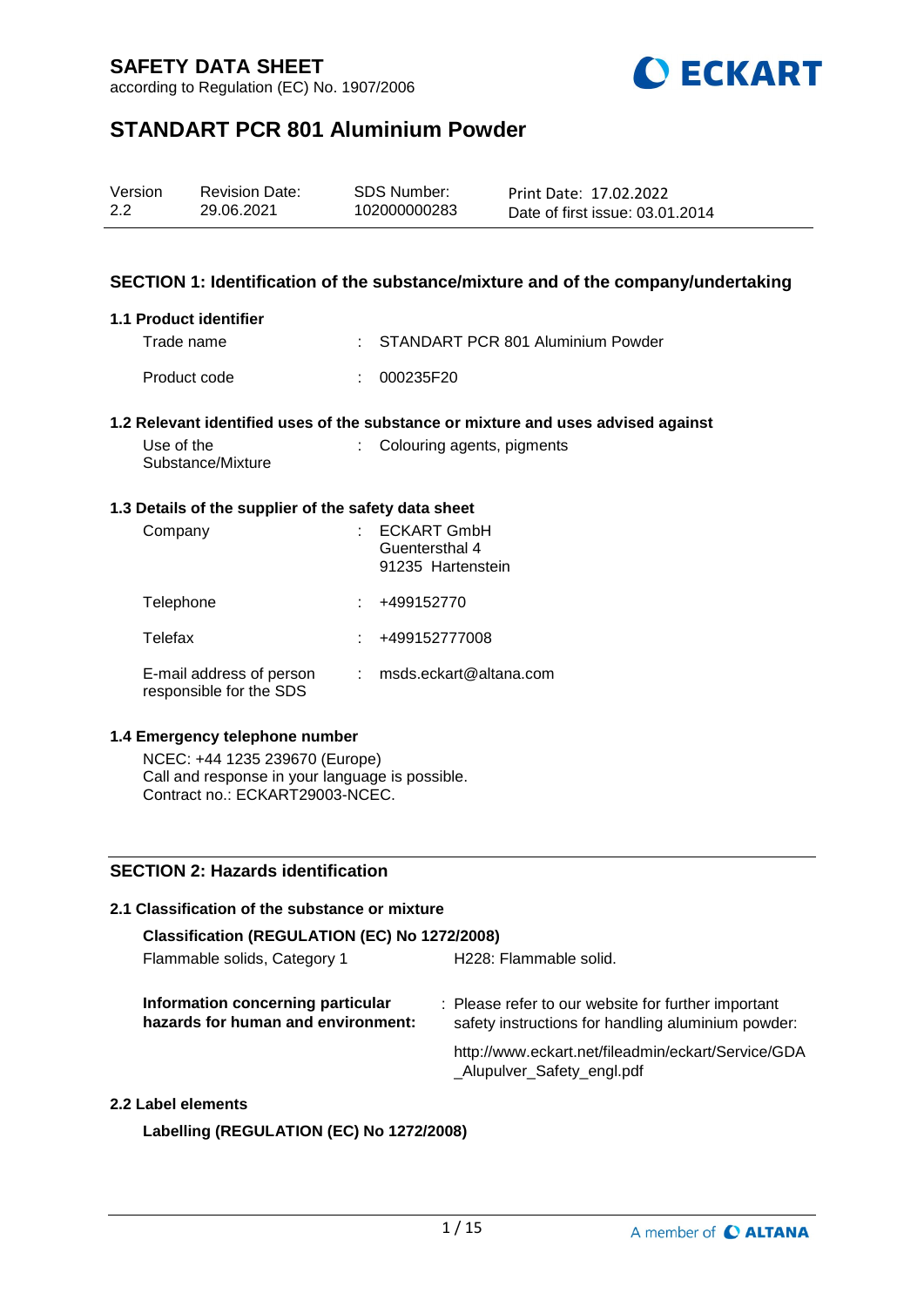according to Regulation (EC) No. 1907/2006



# **STANDART PCR 801 Aluminium Powder**

| Version<br>2.2 |             | <b>Revision Date:</b><br>29.06.2021 | <b>SDS Number:</b><br>102000000283     | Print Date: 17.02.2022<br>Date of first issue: 03.01.2014                                            |
|----------------|-------------|-------------------------------------|----------------------------------------|------------------------------------------------------------------------------------------------------|
|                |             | Hazard pictograms                   |                                        |                                                                                                      |
|                | Signal word |                                     | Danger                                 |                                                                                                      |
|                |             | <b>Hazard statements</b>            | H <sub>228</sub>                       | Flammable solid.                                                                                     |
|                |             | Precautionary statements            | <b>Prevention:</b><br>P <sub>210</sub> | Keep away from heat, hot surfaces, sparks,<br>open flames and other ignition sources. No<br>smoking. |
|                |             |                                     | P <sub>240</sub>                       | Ground and bond container and receiving<br>equipment.                                                |
|                |             |                                     | P <sub>241</sub>                       | Use explosion-proof electrical/ventilating/<br>lighting equipment.                                   |
|                |             |                                     | P <sub>280</sub>                       | Wear protective gloves/ protective clothing/<br>eye protection/ face protection.                     |
|                |             |                                     | <b>Response:</b>                       |                                                                                                      |
|                |             |                                     | P370 + P378                            | In case of fire: Use for extinction: Special<br>powder for metal fires.                              |
|                |             |                                     | P370 + P378                            | In case of fire: Use for extinction: Dry sand.                                                       |

### **2.3 Other hazards**

This substance/mixture contains no components considered to be either persistent, bioaccumulative and toxic (PBT), or very persistent and very bioaccumulative (vPvB) at levels of 0.1% or higher.

### **SECTION 3: Composition/information on ingredients**

### **3.2 Mixtures**

### **Hazardous components**

| Chemical name                                                                                                   | CAS-No.<br>EC-No.<br>Index-No.<br>Registration number      | <b>Classification</b><br><b>REGULATION (EC)</b><br>No 1272/2008 | Concentration<br>(% w/w) |
|-----------------------------------------------------------------------------------------------------------------|------------------------------------------------------------|-----------------------------------------------------------------|--------------------------|
| aluminium powder (stabilised)<br>$\Gamma$ and according the set of all large distinguished and set of $\Lambda$ | 7429-90-5<br>231-072-3<br>013-002-00-1<br>01-2119529243-45 | Flam. Sol. 1; H228                                              | $>= 50 - 5 = 100$        |

For explanation of abbreviations see section 16.

## **SECTION 4: First aid measures**

### **4.1 Description of first aid measures**

General advice : Move the victim to fresh air.

Move out of dangerous area. Show this safety data sheet to the doctor in attendance.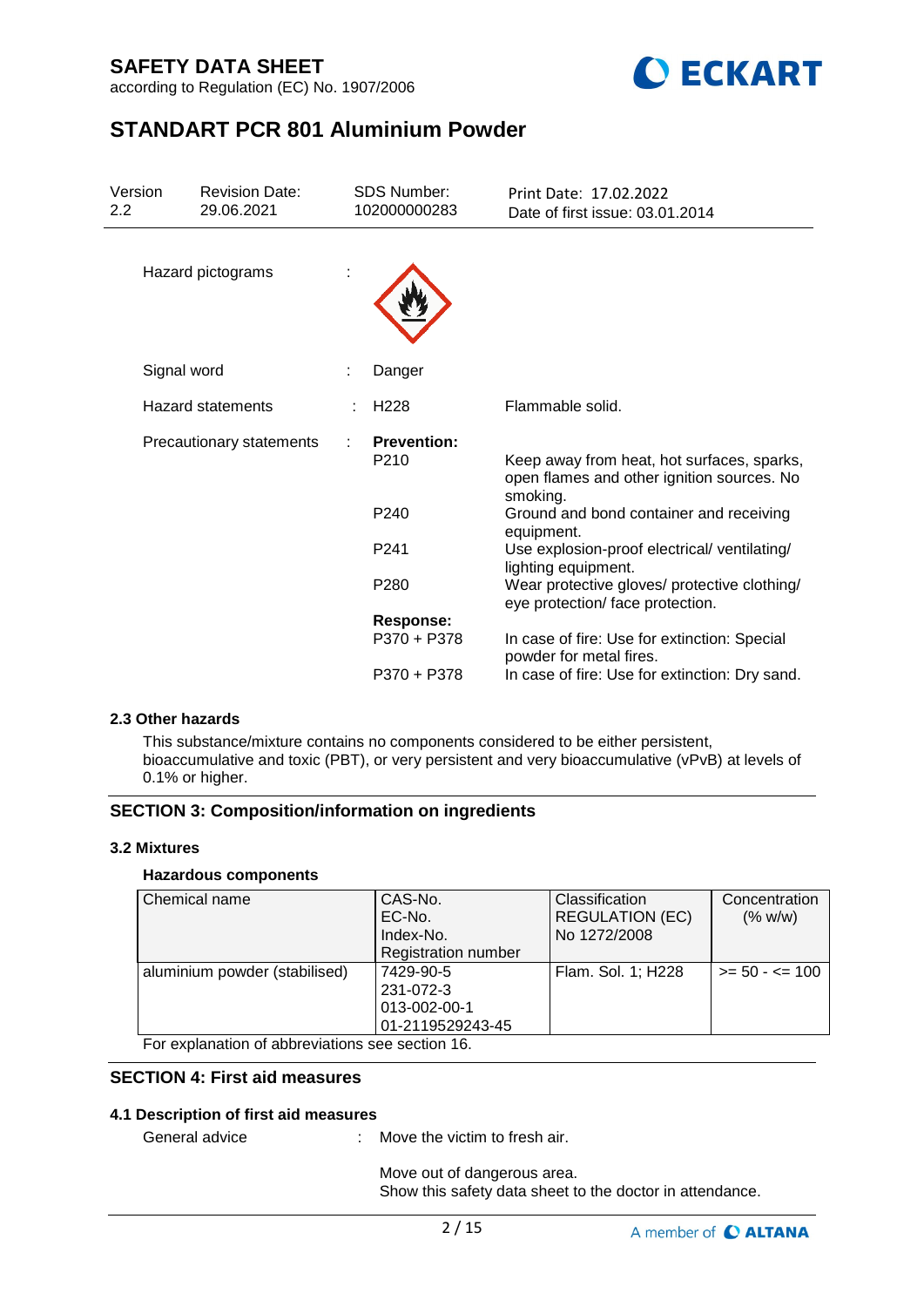according to Regulation (EC) No. 1907/2006



# **STANDART PCR 801 Aluminium Powder**

| Version<br>$2.2^{\circ}$ | <b>Revision Date:</b><br>29.06.2021 | SDS Number:<br>102000000283                                 | Print Date: 17.02.2022<br>Date of first issue: 03.01.2014                                                                                    |
|--------------------------|-------------------------------------|-------------------------------------------------------------|----------------------------------------------------------------------------------------------------------------------------------------------|
|                          |                                     | Do not leave the victim unattended.                         |                                                                                                                                              |
| If inhaled               |                                     | Remove to fresh air.<br>advice.                             | If unconscious, place in recovery position and seek medical<br>If symptoms persist, call a physician.                                        |
|                          | In case of skin contact             |                                                             | Wash off immediately with soap and plenty of water.                                                                                          |
|                          |                                     | If on clothes, remove clothes.                              |                                                                                                                                              |
|                          | In case of eye contact              | Remove contact lenses.<br>Keep eye wide open while rinsing. | Flush eyes with water as a precaution.<br>If eye irritation persists, consult a specialist.                                                  |
| If swallowed             |                                     | Keep respiratory tract clear.                               | Do not give milk or alcoholic beverages.<br>Never give anything by mouth to an unconscious person.<br>If symptoms persist, call a physician. |

### **4.2 Most important symptoms and effects, both acute and delayed**

None known.

## **4.3 Indication of any immediate medical attention and special treatment needed**

This information is not available.

## **SECTION 5: Firefighting measures**

| 5.1 Extinguishing media                                   |    |                                                                           |
|-----------------------------------------------------------|----|---------------------------------------------------------------------------|
| Suitable extinguishing media :                            |    | Dry sand<br>Special powder against metal fire                             |
| Unsuitable extinguishing<br>media                         | t. | ABC powder<br>Carbon dioxide (CO2)<br>Water<br>Foam                       |
|                                                           |    | High volume water jet                                                     |
| 5.2 Special hazards arising from the substance or mixture |    |                                                                           |
| Specific hazards during<br>firefighting                   | t. | Contact with water liberates extremely flammable gas<br>(hydrogen).       |
| 5.3 Advice for firefighters                               |    |                                                                           |
| Special protective equipment :<br>for firefighters        |    | Wear self-contained breathing apparatus for firefighting if<br>necessary. |
| Further information                                       |    | For safety reasons in case of fire, cans should be stored                 |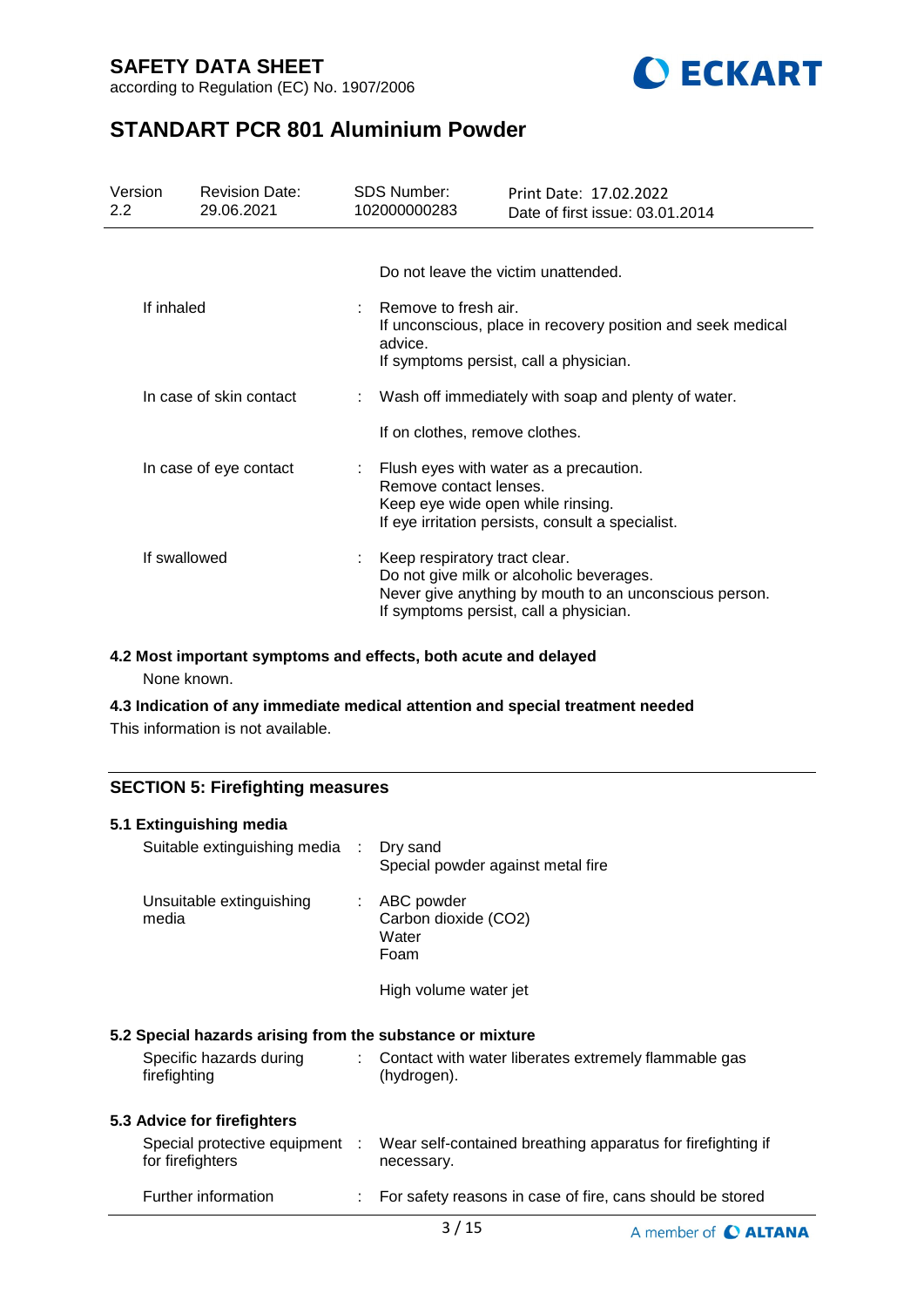



# **STANDART PCR 801 Aluminium Powder**

| Version<br>2.2 | <b>Revision Date:</b><br>29.06.2021           | SDS Number:<br>102000000283                              | Print Date: 17.02.2022<br>Date of first issue: 03.01.2014                                                                                                                                                                                           |
|----------------|-----------------------------------------------|----------------------------------------------------------|-----------------------------------------------------------------------------------------------------------------------------------------------------------------------------------------------------------------------------------------------------|
|                |                                               |                                                          | separately in closed containments.<br>Use extinguishing measures that are appropriate to local<br>circumstances and the surrounding environment.<br>Use a water spray to cool fully closed containers.                                              |
|                | <b>SECTION 6: Accidental release measures</b> |                                                          |                                                                                                                                                                                                                                                     |
|                |                                               |                                                          | 6.1 Personal precautions, protective equipment and emergency procedures                                                                                                                                                                             |
|                | Personal precautions                          | Avoid dust formation.<br>Remove all sources of ignition. | Use personal protective equipment.<br>Evacuate personnel to safe areas.                                                                                                                                                                             |
|                | <b>6.2 Environmental precautions</b>          |                                                          |                                                                                                                                                                                                                                                     |
|                | <b>Environmental precautions</b>              | respective authorities.                                  | Prevent product from entering drains.<br>Prevent further leakage or spillage if safe to do so.<br>If the product contaminates rivers and lakes or drains inform                                                                                     |
|                |                                               | 6.3 Methods and material for containment and cleaning up |                                                                                                                                                                                                                                                     |
|                | Methods for cleaning up                       | Do not use a vacuum cleaner.                             | Use mechanical handling equipment.                                                                                                                                                                                                                  |
|                |                                               |                                                          | Contain spillage, and then collect with an electrically protected<br>vacuum cleaner or by wet-brushing and place in container for<br>disposal according to local regulations (see section 13).<br>Keep in suitable, closed containers for disposal. |
|                | 6.4 Reference to other sections               |                                                          |                                                                                                                                                                                                                                                     |

For personal protection see section 8.

## **SECTION 7: Handling and storage**

| 7.1 Precautions for safe handling<br>Advice on safe handling | $:$ Avoid creating dust.<br>Routine housekeeping should be instituted to ensure that<br>dusts do not accumulate on surfaces.<br>Store away from heat.                                                                                                            |
|--------------------------------------------------------------|------------------------------------------------------------------------------------------------------------------------------------------------------------------------------------------------------------------------------------------------------------------|
|                                                              | For personal protection see section 8.<br>Smoking, eating and drinking should be prohibited in the<br>application area.<br>Open drum carefully as content may be under pressure.<br>Dispose of rinse water in accordance with local and national<br>regulations. |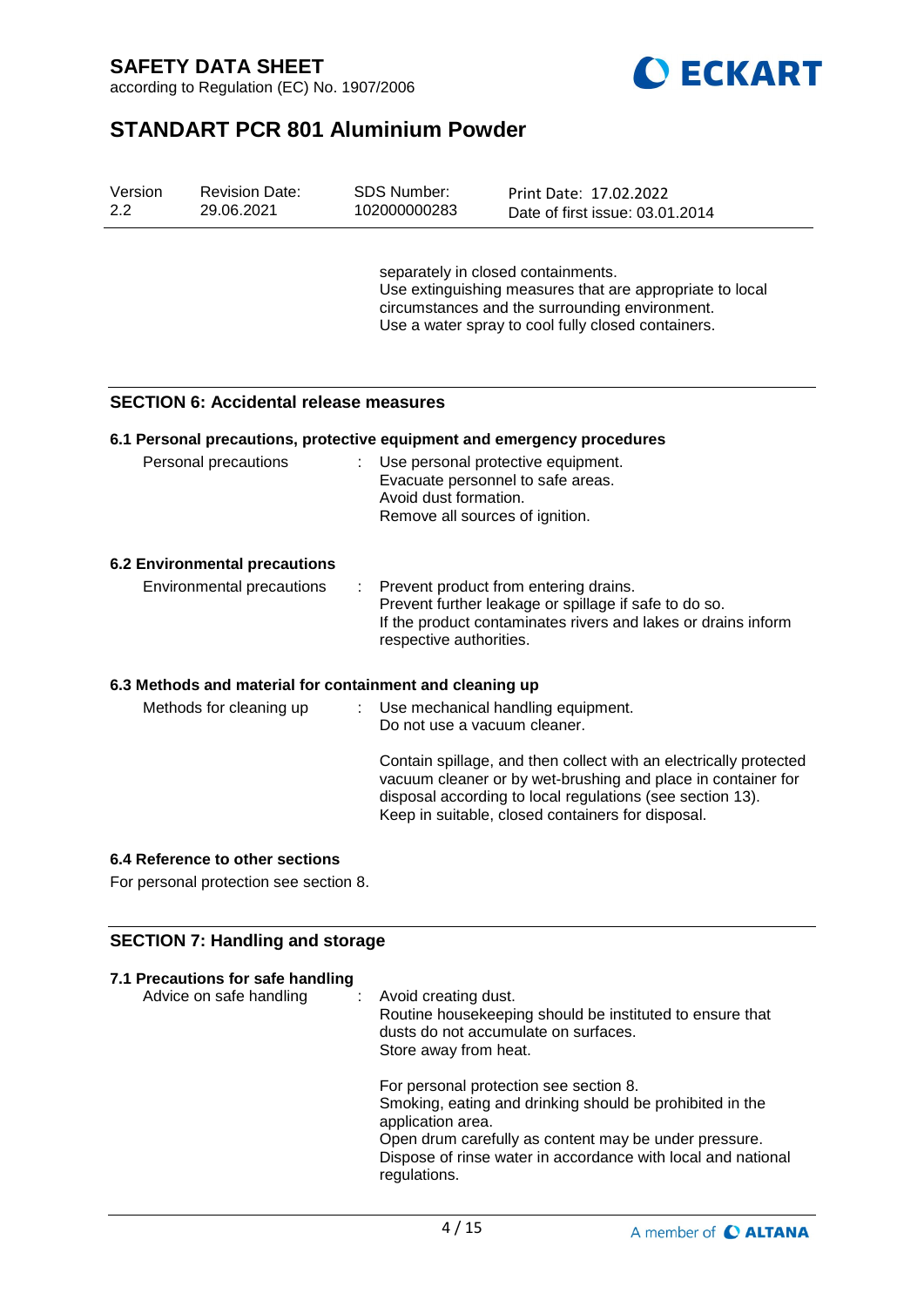according to Regulation (EC) No. 1907/2006



# **STANDART PCR 801 Aluminium Powder**

| Version<br>2.2                                                                                                       |  | <b>Revision Date:</b><br>29.06.2021          | <b>SDS Number:</b><br>102000000283                                                                                                                                                                                                                                                                                                                                                             | Print Date: 17.02.2022<br>Date of first issue: 03.01.2014                                                                                                                                                                                                |
|----------------------------------------------------------------------------------------------------------------------|--|----------------------------------------------|------------------------------------------------------------------------------------------------------------------------------------------------------------------------------------------------------------------------------------------------------------------------------------------------------------------------------------------------------------------------------------------------|----------------------------------------------------------------------------------------------------------------------------------------------------------------------------------------------------------------------------------------------------------|
| Advice on protection against<br>fire and explosion                                                                   |  |                                              | conductive hose material.                                                                                                                                                                                                                                                                                                                                                                      | Use explosion-proof equipment. During processing, dust may<br>form explosive mixture in air. Take measures to prevent the<br>build up of electrostatic charge. When transferring from one<br>container to another apply earthing measures and use        |
|                                                                                                                      |  |                                              | sources of ignition.                                                                                                                                                                                                                                                                                                                                                                           | Provide appropriate exhaust ventilation at places where dust<br>is formed. Keep away from open flames, hot surfaces and                                                                                                                                  |
|                                                                                                                      |  | Hygiene measures                             |                                                                                                                                                                                                                                                                                                                                                                                                | Wash hands before breaks and at the end of workday.                                                                                                                                                                                                      |
| 7.2 Conditions for safe storage, including any incompatibilities<br>Requirements for storage<br>areas and containers |  | closed when not in use.                      | Earthing of containers and apparatuses is essential. Reaction<br>with water liberates extremely flammable gas (hydrogen) Use<br>explosion-proof equipment. Store in original container. Keep<br>containers tightly closed in a cool, well-ventilated place. Keep<br>away from sources of ignition - No smoking. Keep container<br>No smoking. Keep container tightly closed in a dry and well- |                                                                                                                                                                                                                                                          |
|                                                                                                                      |  |                                              |                                                                                                                                                                                                                                                                                                                                                                                                | ventilated place. Electrical installations / working materials<br>must comply with the technological safety standards.                                                                                                                                   |
|                                                                                                                      |  | Further information on<br>storage conditions | Protect from humidity and water.                                                                                                                                                                                                                                                                                                                                                               |                                                                                                                                                                                                                                                          |
|                                                                                                                      |  | Advice on common storage                     | storage.                                                                                                                                                                                                                                                                                                                                                                                       | Do not store together with oxidizing and self-igniting products.<br>Never allow product to get in contact with water during<br>Keep away from oxidizing agents, strongly alkaline and<br>strongly acid materials in order to avoid exothermic reactions. |
|                                                                                                                      |  | Further information on<br>storage stability  | as directed.                                                                                                                                                                                                                                                                                                                                                                                   | Keep in a dry place. No decomposition if stored and applied                                                                                                                                                                                              |

## **7.3 Specific end use(s)**

This information is not available.

## **SECTION 8: Exposure controls/personal protection**

### **8.1 Control parameters**

## **Occupational Exposure Limits**

| Components                       | CAS-No.   | Value type (Form<br>of exposure)                                                                                                                                                                                                                                                                             | Control parameters  | <b>Basis</b> |  |  |
|----------------------------------|-----------|--------------------------------------------------------------------------------------------------------------------------------------------------------------------------------------------------------------------------------------------------------------------------------------------------------------|---------------------|--------------|--|--|
| aluminium powder<br>(stabilised) | 7429-90-5 | TWA (Inhalable)                                                                                                                                                                                                                                                                                              | $10 \text{ mg/m}$ 3 | GB EH40      |  |  |
| Further information              |           | The COSHH definition of a substance hazardous to health includes dust of<br>any kind when present at a concentration in air equal to or greater than 10<br>mg.m-3 8-hour TWA of inhalable dust or 4 mg.m-3 8-hour TWA of respirable<br>dust. This means that any dust will be subject to COSHH if people are |                     |              |  |  |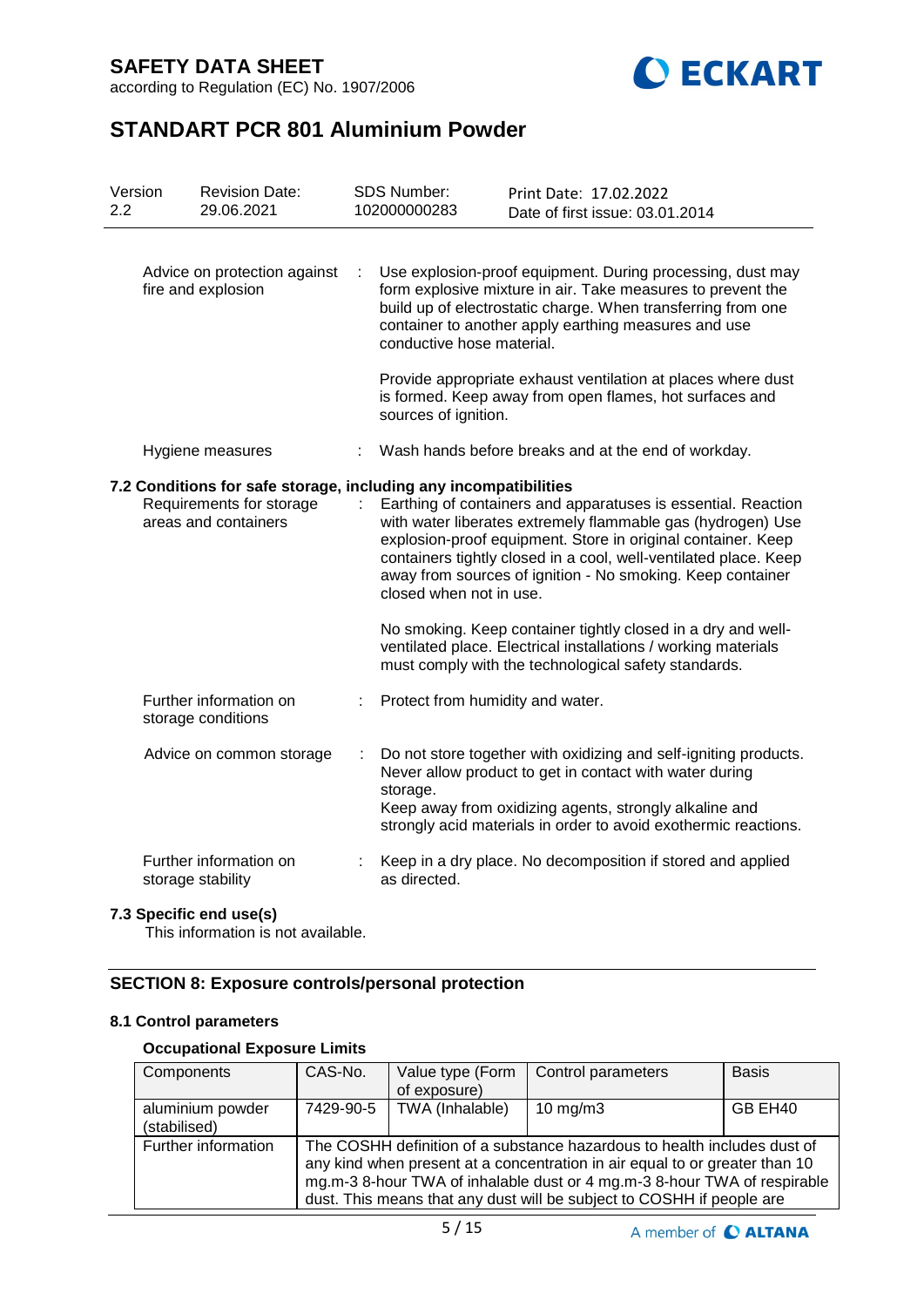according to Regulation (EC) No. 1907/2006



# **STANDART PCR 801 Aluminium Powder**

| Version | <b>Revision Date:</b> | SDS Number:  | Print Date: 17.02.2022          |
|---------|-----------------------|--------------|---------------------------------|
| 2.2     | 29.06.2021            | 102000000283 | Date of first issue: 03.01.2014 |

|                     | exposed to dust above these levels. Some dusts have been assigned<br>specific WELs and exposure to these must comply with the appropriate<br>limits., Where no specific short-term exposure limit is listed, a figure three<br>times the long-term exposure limit should be used.                                                                                                                                                                                                                                                                                                                 |                                                          |                                                                                                                                                                                                                                                                                                                                                                                                                                                                                                                                                                                                                                                                                                                                                                                                                                                                                                                                                                                                                                                                                                                                                                                                                                                                                                                                                                                                                                                                                                                                                                                                                                                                                                                                                                                                                       |         |  |
|---------------------|---------------------------------------------------------------------------------------------------------------------------------------------------------------------------------------------------------------------------------------------------------------------------------------------------------------------------------------------------------------------------------------------------------------------------------------------------------------------------------------------------------------------------------------------------------------------------------------------------|----------------------------------------------------------|-----------------------------------------------------------------------------------------------------------------------------------------------------------------------------------------------------------------------------------------------------------------------------------------------------------------------------------------------------------------------------------------------------------------------------------------------------------------------------------------------------------------------------------------------------------------------------------------------------------------------------------------------------------------------------------------------------------------------------------------------------------------------------------------------------------------------------------------------------------------------------------------------------------------------------------------------------------------------------------------------------------------------------------------------------------------------------------------------------------------------------------------------------------------------------------------------------------------------------------------------------------------------------------------------------------------------------------------------------------------------------------------------------------------------------------------------------------------------------------------------------------------------------------------------------------------------------------------------------------------------------------------------------------------------------------------------------------------------------------------------------------------------------------------------------------------------|---------|--|
|                     | <b>TWA (Respirable</b><br>GB EH40<br>$4$ mg/m $3$<br>fraction)                                                                                                                                                                                                                                                                                                                                                                                                                                                                                                                                    |                                                          |                                                                                                                                                                                                                                                                                                                                                                                                                                                                                                                                                                                                                                                                                                                                                                                                                                                                                                                                                                                                                                                                                                                                                                                                                                                                                                                                                                                                                                                                                                                                                                                                                                                                                                                                                                                                                       |         |  |
| Further information | The COSHH definition of a substance hazardous to health includes dust of<br>any kind when present at a concentration in air equal to or greater than 10<br>mg.m-3 8-hour TWA of inhalable dust or 4 mg.m-3 8-hour TWA of respirable<br>dust. This means that any dust will be subject to COSHH if people are<br>exposed to dust above these levels. Some dusts have been assigned<br>specific WELs and exposure to these must comply with the appropriate<br>limits., Where no specific short-term exposure limit is listed, a figure three<br>times the long-term exposure limit should be used. |                                                          |                                                                                                                                                                                                                                                                                                                                                                                                                                                                                                                                                                                                                                                                                                                                                                                                                                                                                                                                                                                                                                                                                                                                                                                                                                                                                                                                                                                                                                                                                                                                                                                                                                                                                                                                                                                                                       |         |  |
|                     |                                                                                                                                                                                                                                                                                                                                                                                                                                                                                                                                                                                                   | TWA (inhalable<br>dust)                                  | 10 $mg/m3$                                                                                                                                                                                                                                                                                                                                                                                                                                                                                                                                                                                                                                                                                                                                                                                                                                                                                                                                                                                                                                                                                                                                                                                                                                                                                                                                                                                                                                                                                                                                                                                                                                                                                                                                                                                                            | GB EH40 |  |
| Further information |                                                                                                                                                                                                                                                                                                                                                                                                                                                                                                                                                                                                   | exposure limit should be used.<br><b>TWA (Respirable</b> | For the purposes of these limits, respirable dust and inhalable dust are<br>those fractions of airborne dust which will be collected when sampling is<br>undertaken in accordance with the methods described in MDHS14/4<br>General methods for sampling and gravimetric analysis or respirable,<br>thoracic and inhalable aerosols., The COSHH definition of a substance<br>hazardous to health includes dust of any kind when present at a<br>concentration in air equal to or greater than 10 mg.m-3 8-hour TWA of<br>inhalable dust or 4 mg.m-3 8-hour TWA of respirable dust. This means that<br>any dust will be subject to COSHH if people are exposed to dust above<br>these levels. Some dusts have been assigned specific WELs and exposure<br>to these must comply with the appropriate limits., Most industrial dusts<br>contain particles of a wide range of sizes. The behaviour, deposition and<br>fate of any particular particle after entry into the human respiratory system,<br>and the body response that it elicits, depend on the nature and size of the<br>particle. HSE distinguishes two size fractions for limit-setting purposes<br>termed 'inhalable' and 'respirable'., Inhalable dust approximates to the<br>fraction of airborne material that enters the nose and mouth during breathing<br>and is therefore available for deposition in the respiratory tract. Respirable<br>dust approximates to the fraction that penetrates to the gas exchange region<br>of the lung. Fuller definitions and explanatory material are given in<br>MDHS14/4., Where dusts contain components that have their own assigned<br>WEL, all the relevant limits should be complied with., Where no specific<br>short-term exposure limit is listed, a figure three times the long-term<br>$4$ mg/m $3$ | GB EH40 |  |
| Further information |                                                                                                                                                                                                                                                                                                                                                                                                                                                                                                                                                                                                   | dust)                                                    | For the purposes of these limits, respirable dust and inhalable dust are                                                                                                                                                                                                                                                                                                                                                                                                                                                                                                                                                                                                                                                                                                                                                                                                                                                                                                                                                                                                                                                                                                                                                                                                                                                                                                                                                                                                                                                                                                                                                                                                                                                                                                                                              |         |  |
|                     |                                                                                                                                                                                                                                                                                                                                                                                                                                                                                                                                                                                                   |                                                          | those fractions of airborne dust which will be collected when sampling is<br>undertaken in accordance with the methods described in MDHS14/4<br>General methods for sampling and gravimetric analysis or respirable,<br>thoracic and inhalable aerosols., The COSHH definition of a substance<br>hazardous to health includes dust of any kind when present at a<br>concentration in air equal to or greater than 10 mg.m-3 8-hour TWA of<br>inhalable dust or 4 mg.m-3 8-hour TWA of respirable dust. This means that<br>any dust will be subject to COSHH if people are exposed to dust above<br>these levels. Some dusts have been assigned specific WELs and exposure                                                                                                                                                                                                                                                                                                                                                                                                                                                                                                                                                                                                                                                                                                                                                                                                                                                                                                                                                                                                                                                                                                                                             |         |  |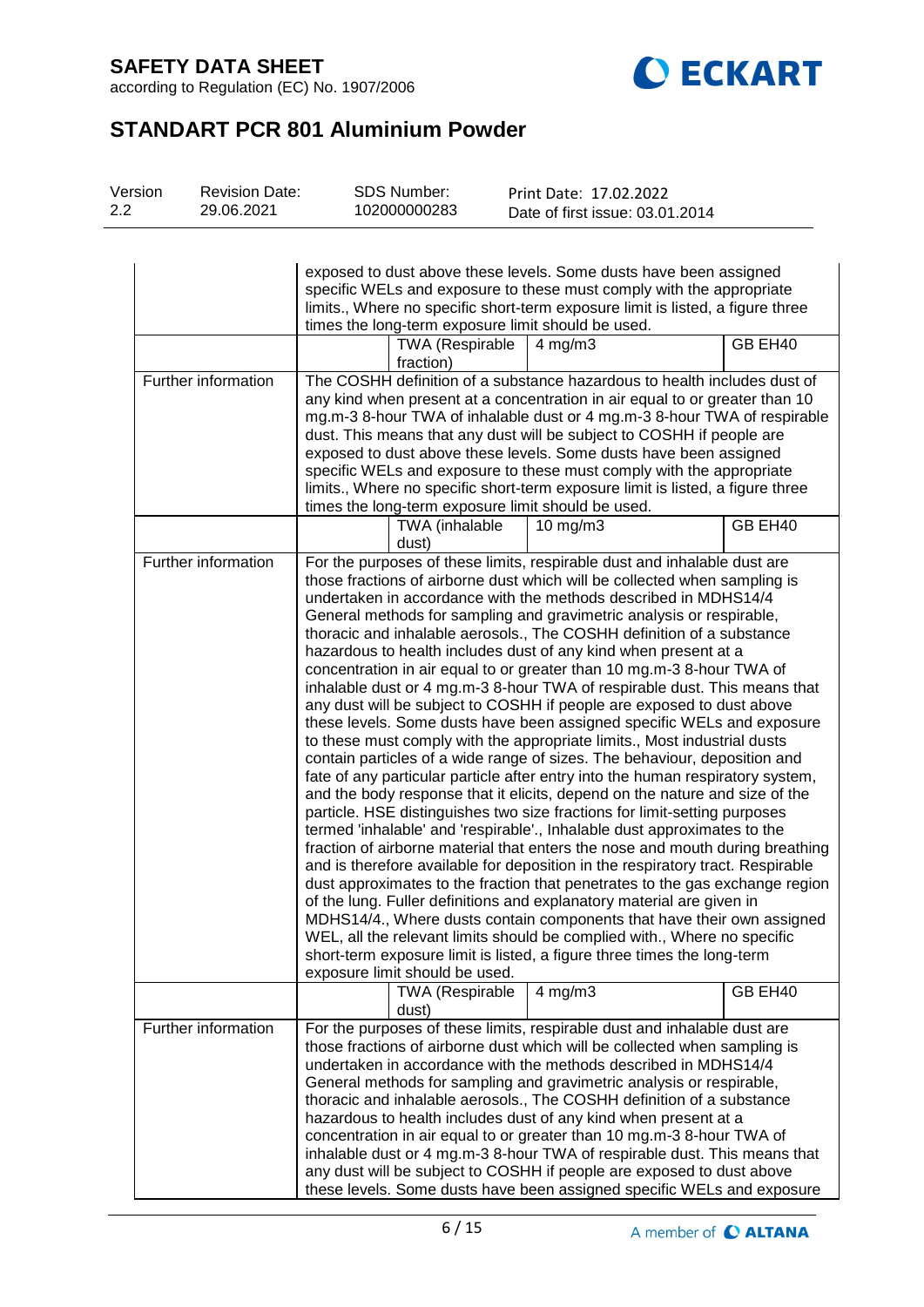according to Regulation (EC) No. 1907/2006



# **STANDART PCR 801 Aluminium Powder**

| Version<br>2.2 | <b>Revision Date:</b><br>29.06.2021 | <b>SDS Number:</b><br>102000000283                                                                                                                                                                                                                                                                                                                                                                                                                                                                                                                                                                                                                                                                                                                                                                                                                                                                                                                                                                                                                                                                                                                                                                                                                                                                                                                                                                                                                                                                                                                                                                                                                                                                                                                                                                                                                                | Print Date: 17.02.2022          |         |
|----------------|-------------------------------------|-------------------------------------------------------------------------------------------------------------------------------------------------------------------------------------------------------------------------------------------------------------------------------------------------------------------------------------------------------------------------------------------------------------------------------------------------------------------------------------------------------------------------------------------------------------------------------------------------------------------------------------------------------------------------------------------------------------------------------------------------------------------------------------------------------------------------------------------------------------------------------------------------------------------------------------------------------------------------------------------------------------------------------------------------------------------------------------------------------------------------------------------------------------------------------------------------------------------------------------------------------------------------------------------------------------------------------------------------------------------------------------------------------------------------------------------------------------------------------------------------------------------------------------------------------------------------------------------------------------------------------------------------------------------------------------------------------------------------------------------------------------------------------------------------------------------------------------------------------------------|---------------------------------|---------|
|                |                                     | to these must comply with the appropriate limits., Most industrial dusts<br>contain particles of a wide range of sizes. The behaviour, deposition and<br>fate of any particular particle after entry into the human respiratory system,<br>and the body response that it elicits, depend on the nature and size of the<br>particle. HSE distinguishes two size fractions for limit-setting purposes<br>termed 'inhalable' and 'respirable'., Inhalable dust approximates to the<br>fraction of airborne material that enters the nose and mouth during breathing<br>and is therefore available for deposition in the respiratory tract. Respirable<br>dust approximates to the fraction that penetrates to the gas exchange region<br>of the lung. Fuller definitions and explanatory material are given in<br>MDHS14/4., Where dusts contain components that have their own assigned                                                                                                                                                                                                                                                                                                                                                                                                                                                                                                                                                                                                                                                                                                                                                                                                                                                                                                                                                                             | Date of first issue: 03.01.2014 |         |
|                |                                     | WEL, all the relevant limits should be complied with., Where no specific<br>short-term exposure limit is listed, a figure three times the long-term<br>exposure limit should be used.                                                                                                                                                                                                                                                                                                                                                                                                                                                                                                                                                                                                                                                                                                                                                                                                                                                                                                                                                                                                                                                                                                                                                                                                                                                                                                                                                                                                                                                                                                                                                                                                                                                                             |                                 |         |
|                | silicon dioxide                     | 7631-86-9<br>TWA (inhalable<br>dust)                                                                                                                                                                                                                                                                                                                                                                                                                                                                                                                                                                                                                                                                                                                                                                                                                                                                                                                                                                                                                                                                                                                                                                                                                                                                                                                                                                                                                                                                                                                                                                                                                                                                                                                                                                                                                              | $6$ mg/m $3$<br>(Silica)        | GB EH40 |
|                | Further information                 | For the purposes of these limits, respirable dust and inhalable dust are<br>those fractions of airborne dust which will be collected when sampling is<br>undertaken in accordance with the methods described in MDHS14/4<br>General methods for sampling and gravimetric analysis or respirable,<br>thoracic and inhalable aerosols., The COSHH definition of a substance<br>hazardous to health includes dust of any kind when present at a<br>concentration in air equal to or greater than 10 mg.m-3 8-hour TWA of<br>inhalable dust or 4 mg.m-3 8-hour TWA of respirable dust. This means that<br>any dust will be subject to COSHH if people are exposed to dust above<br>these levels. Some dusts have been assigned specific WELs and exposure<br>to these must comply with the appropriate limits., Most industrial dusts<br>contain particles of a wide range of sizes. The behaviour, deposition and<br>fate of any particular particle after entry into the human respiratory system,<br>and the body response that it elicits, depend on the nature and size of the<br>particle. HSE distinguishes two size fractions for limit-setting purposes<br>termed 'inhalable' and 'respirable'., Inhalable dust approximates to the<br>fraction of airborne material that enters the nose and mouth during breathing<br>and is therefore available for deposition in the respiratory tract. Respirable<br>dust approximates to the fraction that penetrates to the gas exchange region<br>of the lung. Fuller definitions and explanatory material are given in<br>MDHS14/4., Where dusts contain components that have their own assigned<br>WEL, all the relevant limits should be complied with., Where no specific<br>short-term exposure limit is listed, a figure three times the long-term<br>exposure limit should be used.<br><b>TWA (Respirable</b> | $2.4 \text{ mg/m}$ 3            | GB EH40 |
|                |                                     | dust)                                                                                                                                                                                                                                                                                                                                                                                                                                                                                                                                                                                                                                                                                                                                                                                                                                                                                                                                                                                                                                                                                                                                                                                                                                                                                                                                                                                                                                                                                                                                                                                                                                                                                                                                                                                                                                                             | (Silica)                        |         |
|                | Further information                 | For the purposes of these limits, respirable dust and inhalable dust are<br>those fractions of airborne dust which will be collected when sampling is<br>undertaken in accordance with the methods described in MDHS14/4<br>General methods for sampling and gravimetric analysis or respirable,<br>thoracic and inhalable aerosols., The COSHH definition of a substance<br>hazardous to health includes dust of any kind when present at a<br>concentration in air equal to or greater than 10 mg.m-3 8-hour TWA of<br>inhalable dust or 4 mg.m-3 8-hour TWA of respirable dust. This means that<br>any dust will be subject to COSHH if people are exposed to dust above<br>these levels. Some dusts have been assigned specific WELs and exposure                                                                                                                                                                                                                                                                                                                                                                                                                                                                                                                                                                                                                                                                                                                                                                                                                                                                                                                                                                                                                                                                                                             |                                 |         |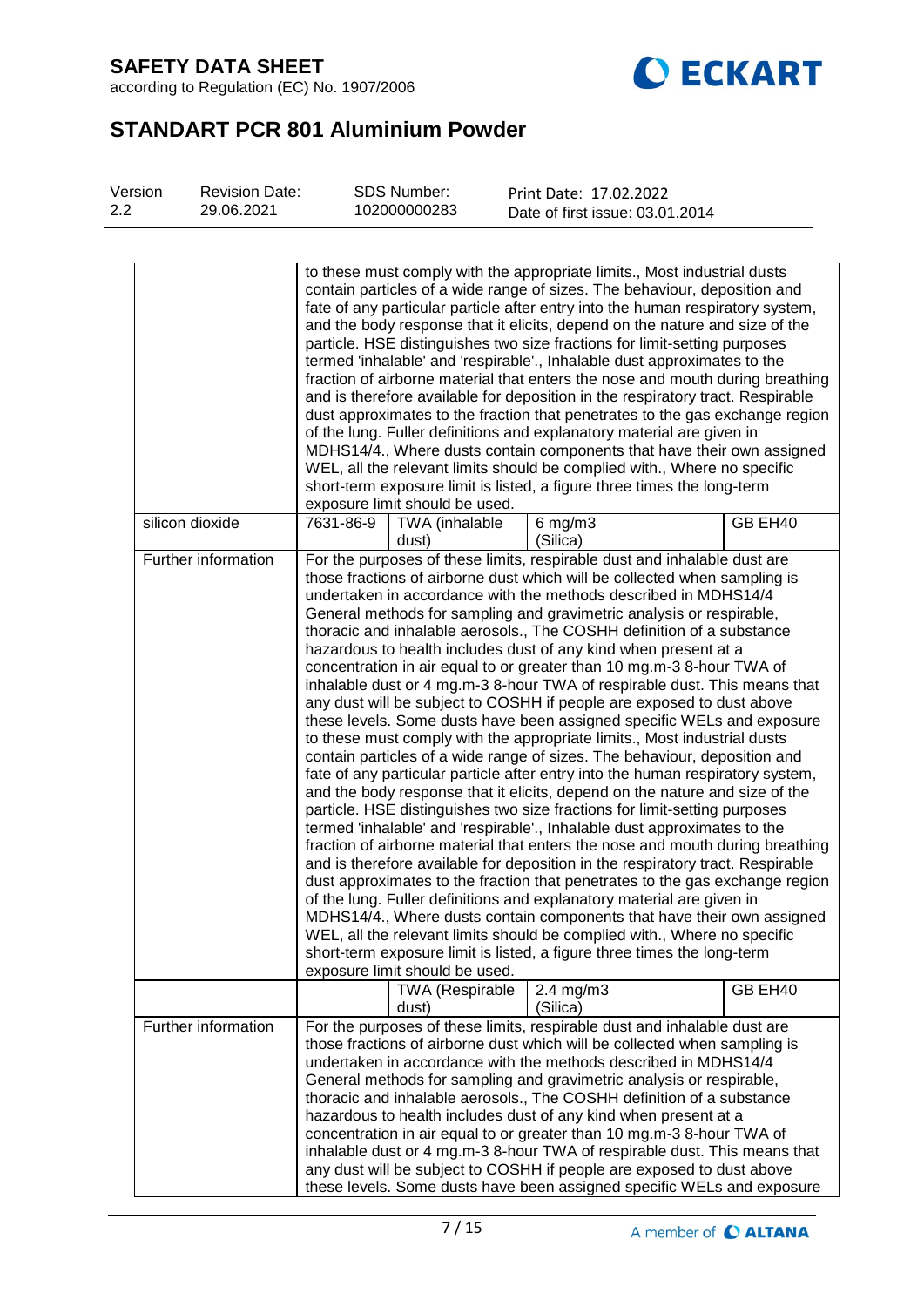according to Regulation (EC) No. 1907/2006



# **STANDART PCR 801 Aluminium Powder**

| Version | <b>Revision Date:</b> | SDS Number:  | Print Date: 17.02.2022          |
|---------|-----------------------|--------------|---------------------------------|
| 2.2     | 29.06.2021            | 102000000283 | Date of first issue: 03.01.2014 |

to these must comply with the appropriate limits., Most industrial dusts contain particles of a wide range of sizes. The behaviour, deposition and fate of any particular particle after entry into the human respiratory system, and the body response that it elicits, depend on the nature and size of the particle. HSE distinguishes two size fractions for limit-setting purposes termed 'inhalable' and 'respirable'., Inhalable dust approximates to the fraction of airborne material that enters the nose and mouth during breathing and is therefore available for deposition in the respiratory tract. Respirable dust approximates to the fraction that penetrates to the gas exchange region of the lung. Fuller definitions and explanatory material are given in MDHS14/4., Where dusts contain components that have their own assigned WEL, all the relevant limits should be complied with., Where no specific short-term exposure limit is listed, a figure three times the long-term exposure limit should be used.

**Derived No Effect Level (DNEL) according to Regulation (EC) No. 1907/2006:**

| Substance name                   | End Use   | Exposure routes | Potential health<br>effects   | Value                   |
|----------------------------------|-----------|-----------------|-------------------------------|-------------------------|
| aluminium powder<br>(stabilised) | Workers   | Inhalation      | Long-term local<br>effects    | $3.72 \,\mathrm{mg/m3}$ |
|                                  | Consumers | Oral            | Long-term systemic<br>effects | $3.95 \text{ mg/kg}$    |
|                                  | Workers   | Inhalation      | Long-term systemic<br>effects | $3.72 \,\mathrm{mg/m3}$ |

## **Predicted No Effect Concentration (PNEC) according to Regulation (EC) No. 1907/2006:**

| Substance name                | <b>Environmental Compartment</b> | Value             |
|-------------------------------|----------------------------------|-------------------|
| aluminium powder (stabilised) | Fresh water                      | $0.0749$ mg/l     |
|                               | clarification plant              | $20 \text{ ma/l}$ |

### **8.2 Exposure controls**

| Personal protective equipment               |  |                                                                                                                                                                                                                                                                                                               |  |  |  |
|---------------------------------------------|--|---------------------------------------------------------------------------------------------------------------------------------------------------------------------------------------------------------------------------------------------------------------------------------------------------------------|--|--|--|
| Eye protection                              |  | : Face-shield                                                                                                                                                                                                                                                                                                 |  |  |  |
|                                             |  | Tightly fitting safety goggles                                                                                                                                                                                                                                                                                |  |  |  |
| Hand protection<br>Material<br>Glove length |  | $:$ Leather<br>: Long sleeve gloves                                                                                                                                                                                                                                                                           |  |  |  |
| <b>Remarks</b>                              |  | $\therefore$ Leather gloves The choice of an appropriate glove does not<br>only depend on its material but also on other quality features<br>and is different from one producer to the other.<br>The suitability for a specific workplace should be discussed<br>with the producers of the protective gloves. |  |  |  |
| Skin and body protection                    |  | : Anti-static and fire resistant protective clothing. DIN EN<br>11612; EN 533; EN 1149-1. Anti-static safety shoes.                                                                                                                                                                                           |  |  |  |
|                                             |  | Dust impervious protective suit<br>Choose body protection according to the amount and                                                                                                                                                                                                                         |  |  |  |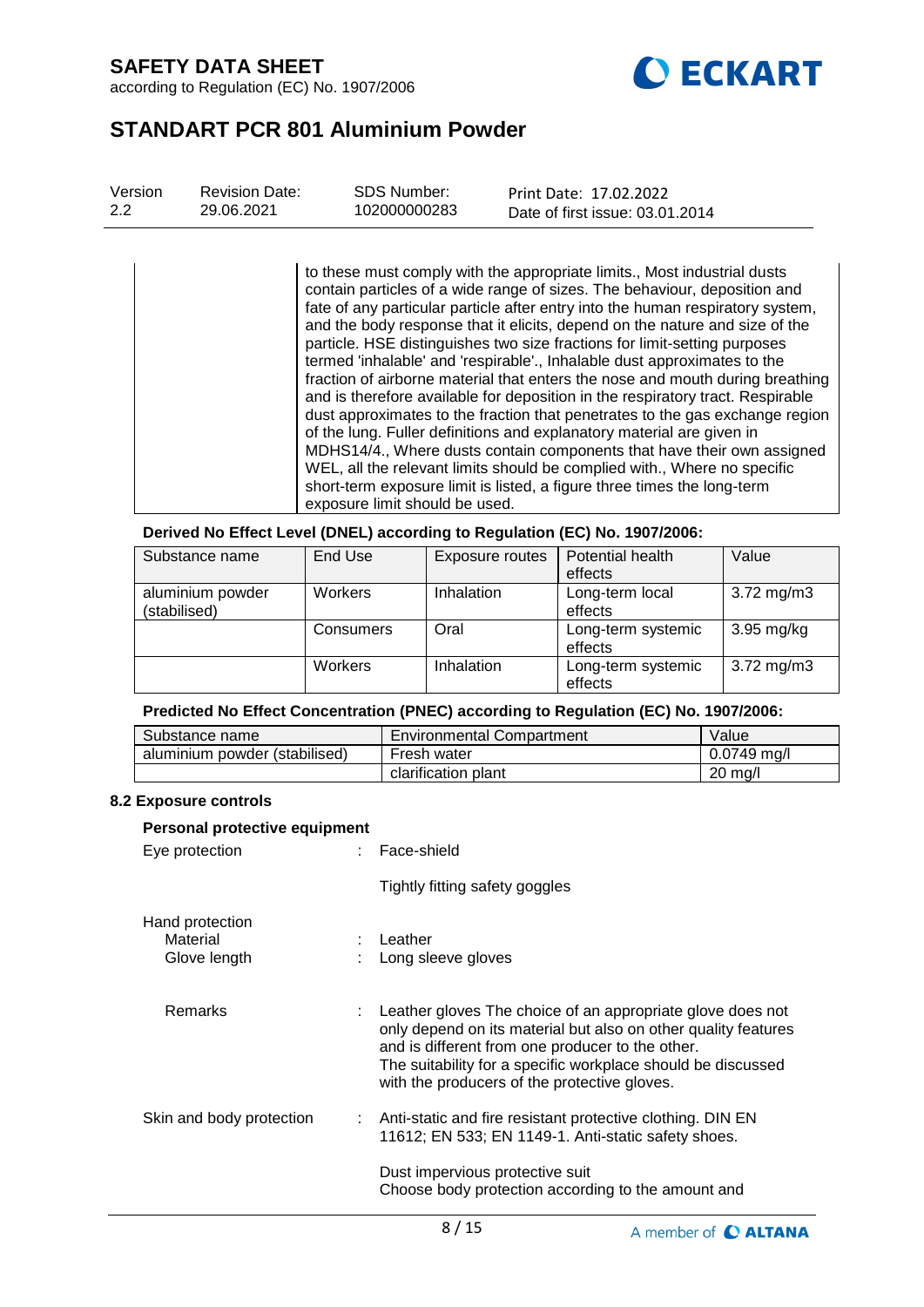



# **STANDART PCR 801 Aluminium Powder**

| Version<br>2.2 | <b>Revision Date:</b><br>29.06.2021    | <b>SDS Number:</b><br>102000000283 | Print Date: 17.02.2022<br>Date of first issue: 03.01.2014                                                                                                       |
|----------------|----------------------------------------|------------------------------------|-----------------------------------------------------------------------------------------------------------------------------------------------------------------|
|                | Respiratory protection                 | requires.<br>P <sub>1</sub> filter | concentration of the dangerous substance at the work place.<br>Use suitable breathing protection if workplace concentration<br>Breathing apparatus with filter. |
|                | <b>Environmental exposure controls</b> |                                    |                                                                                                                                                                 |
| Water          |                                        | courses or the soil.               | The product should not be allowed to enter drains, water                                                                                                        |

## **SECTION 9: Physical and chemical properties**

### **9.1 Information on basic physical and chemical properties**

| Appearance                                          | : powder                                      |
|-----------------------------------------------------|-----------------------------------------------|
| Colour                                              | : silver                                      |
| Odour                                               | : odourless                                   |
| <b>Odour Threshold</b>                              | : No data available                           |
| рH                                                  | : substance/mixture is non-soluble (in water) |
| Melting point/freezing point                        | : 660 $^{\circ}$ C                            |
| Boiling point/boiling range                         | : 2,467 °C                                    |
| Flash point                                         | : No data available                           |
| Evaporation rate                                    | : No data available                           |
| Flammability (solid, gas)                           | : No data available                           |
| Self-ignition                                       | : No data available                           |
| Auto-ignition temperature                           | : 340 $^{\circ}$ C                            |
| Smoldering temperature                              | : 230 $^{\circ}$ C                            |
| Decomposition temperature                           | : No data available                           |
| <b>Explosive properties</b>                         | : No data available                           |
| Oxidizing properties                                | : No data available                           |
| Upper explosion limit / Upper<br>flammability limit | : No data available                           |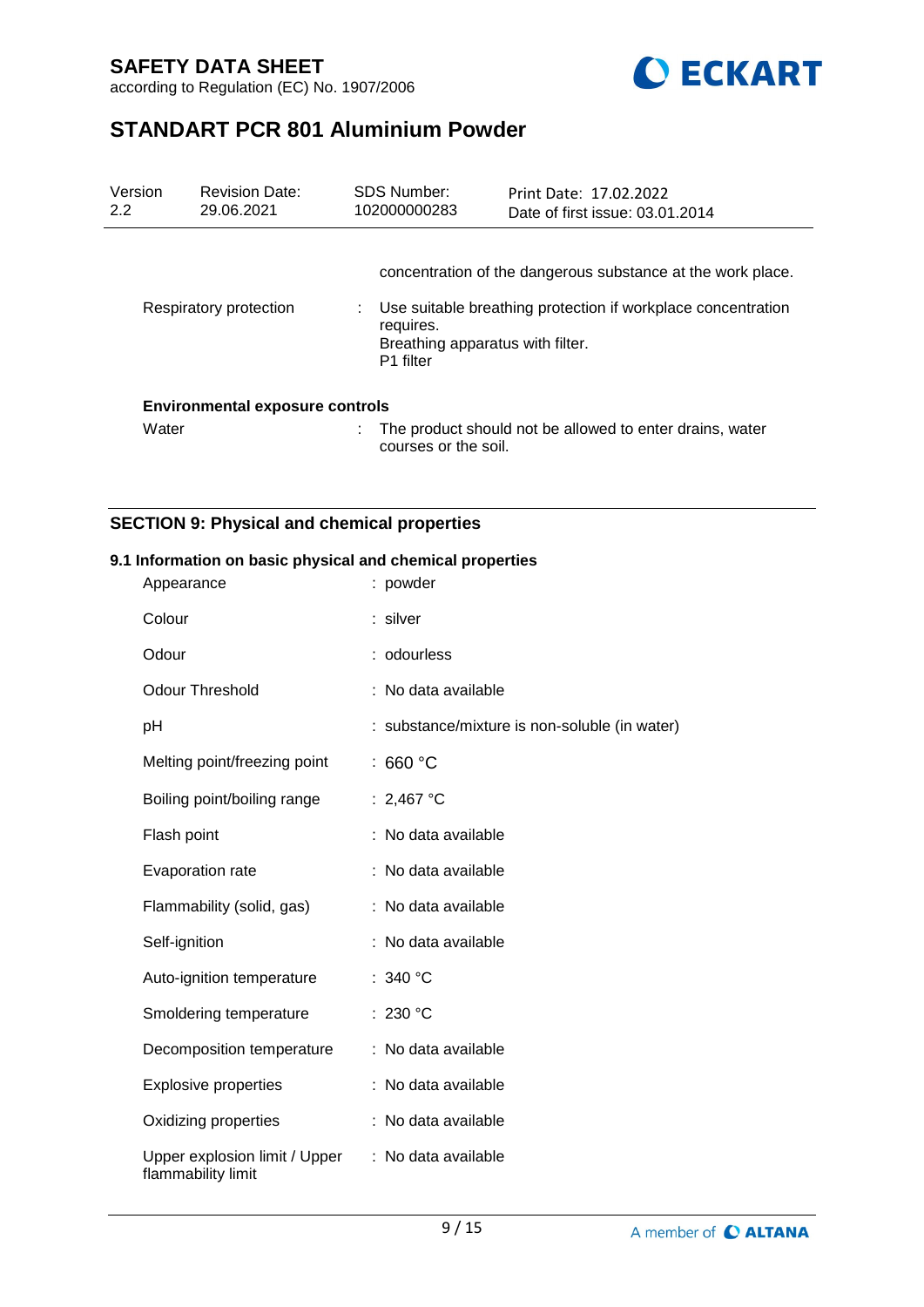

according to Regulation (EC) No. 1907/2006

# **STANDART PCR 801 Aluminium Powder**

| Version<br>2.2                             |                     | <b>Revision Date:</b><br>29.06.2021                 | <b>SDS Number:</b><br>102000000283 | Print Date: 17.02.2022<br>Date of first issue: 03.01.2014 |
|--------------------------------------------|---------------------|-----------------------------------------------------|------------------------------------|-----------------------------------------------------------|
|                                            |                     | Lower explosion limit / Lower<br>flammability limit | : $30 g/m3$                        |                                                           |
|                                            |                     | Vapour pressure                                     | : No data available                |                                                           |
|                                            |                     | Relative vapour density                             | : No data available                |                                                           |
|                                            |                     | Relative density                                    | : No data available                |                                                           |
|                                            | Density             |                                                     | : $2.5$ g/cm3                      |                                                           |
|                                            | <b>Bulk density</b> |                                                     | : No data available                |                                                           |
|                                            |                     | Water solubility                                    | : No data available                |                                                           |
|                                            |                     | Solubility in other solvents                        | : No data available                |                                                           |
|                                            | octanol/water       | Partition coefficient: n-                           | : No data available                |                                                           |
|                                            |                     | Decomposition temperature                           | : No data available                |                                                           |
|                                            |                     | Viscosity, dynamic                                  | : No data available                |                                                           |
|                                            |                     | Viscosity, kinematic                                | : No data available                |                                                           |
|                                            | Flow time           |                                                     | : No data available                |                                                           |
| 9.2 Other information<br>No data available |                     |                                                     |                                    |                                                           |

## **SECTION 10: Stability and reactivity**

### **10.1 Reactivity**

No decomposition if stored and applied as directed.

### **10.2 Chemical stability**

No decomposition if stored and applied as directed.

### **10.3 Possibility of hazardous reactions**

| : Contact with acids and alkalis may release hydrogen. |
|--------------------------------------------------------|
| No decomposition if stored and applied as directed.    |
| Dust may form explosive mixture in air.                |
|                                                        |

## **10.4 Conditions to avoid**

Conditions to avoid : Heat, flames and sparks.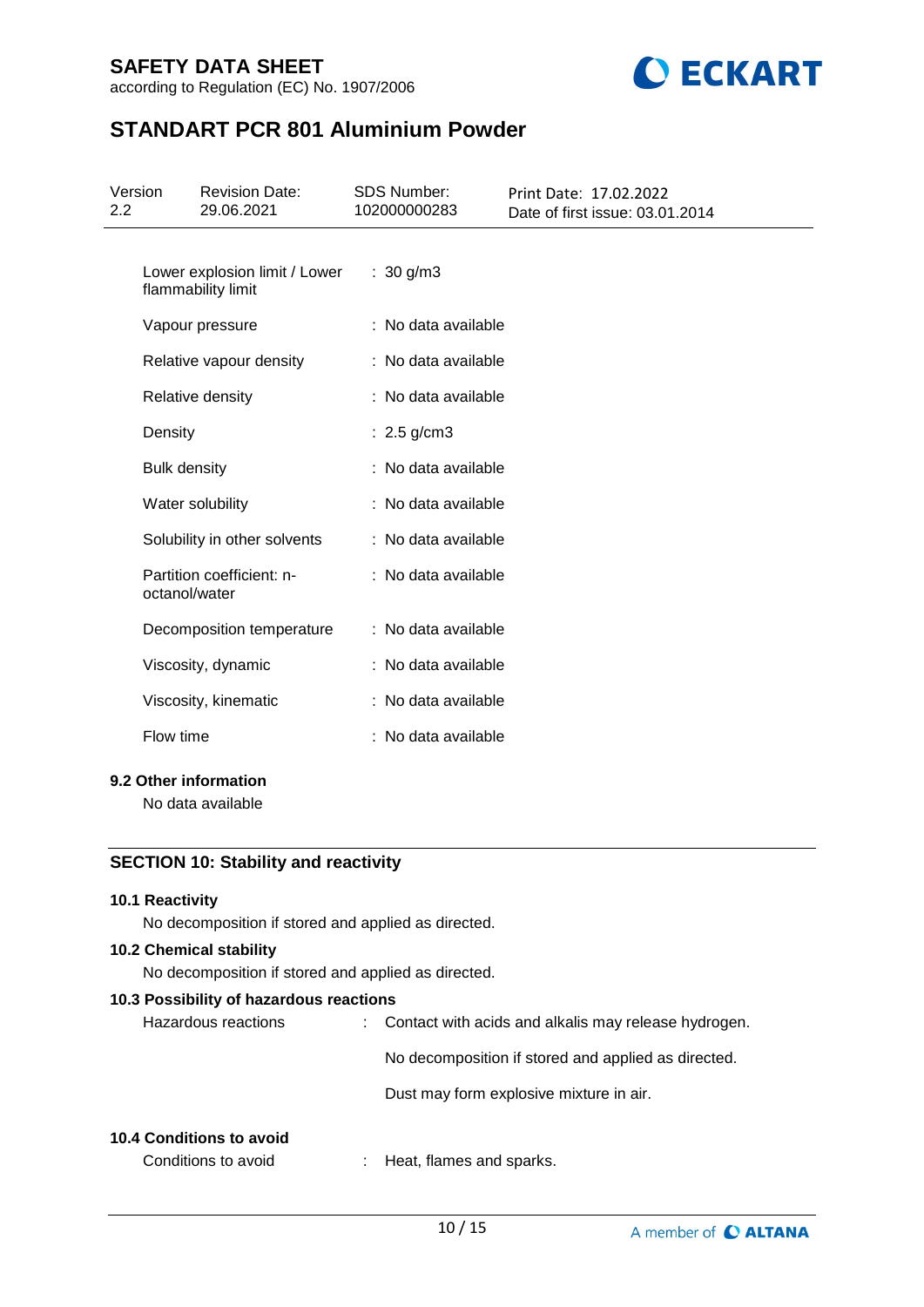according to Regulation (EC) No. 1907/2006



# **STANDART PCR 801 Aluminium Powder**

| Version<br>2.2 |                                                                                    | <b>Revision Date:</b><br>29.06.2021                                                 |    | <b>SDS Number:</b><br>102000000283                 | Print Date: 17.02.2022<br>Date of first issue: 03.01.2014 |  |
|----------------|------------------------------------------------------------------------------------|-------------------------------------------------------------------------------------|----|----------------------------------------------------|-----------------------------------------------------------|--|
|                |                                                                                    | 10.5 Incompatible materials<br>Materials to avoid                                   |    | Acids<br><b>Bases</b><br>Oxidizing agents<br>Water |                                                           |  |
|                | air                                                                                | 10.6 Hazardous decomposition products<br>Contact with water or humid                |    |                                                    | : This information is not available.                      |  |
|                |                                                                                    | Thermal decomposition                                                               |    |                                                    | : This information is not available.                      |  |
|                |                                                                                    | <b>SECTION 11: Toxicological information</b>                                        |    |                                                    |                                                           |  |
|                |                                                                                    | 11.1 Information on toxicological effects                                           |    |                                                    |                                                           |  |
|                |                                                                                    | <b>Acute toxicity</b><br>Not classified based on available information.             |    |                                                    |                                                           |  |
|                |                                                                                    | Components:                                                                         |    |                                                    |                                                           |  |
|                |                                                                                    | aluminium powder (stabilised):                                                      |    |                                                    |                                                           |  |
|                |                                                                                    | Acute inhalation toxicity                                                           | t. | $LC50$ (Rat): $> 5$ mg/l<br>Exposure time: 4 h     | Test atmosphere: dust/mist                                |  |
|                | <b>Skin corrosion/irritation</b><br>Not classified based on available information. |                                                                                     |    |                                                    |                                                           |  |
|                |                                                                                    | Serious eye damage/eye irritation<br>Not classified based on available information. |    |                                                    |                                                           |  |
|                |                                                                                    | <b>Respiratory or skin sensitisation</b>                                            |    |                                                    |                                                           |  |
|                | <b>Skin sensitisation</b><br>Not classified based on available information.        |                                                                                     |    |                                                    |                                                           |  |
|                | <b>Respiratory sensitisation</b><br>Not classified based on available information. |                                                                                     |    |                                                    |                                                           |  |
|                |                                                                                    | <b>Germ cell mutagenicity</b><br>Not classified based on available information.     |    |                                                    |                                                           |  |
|                |                                                                                    | Carcinogenicity<br>Not classified based on available information.                   |    |                                                    |                                                           |  |
|                |                                                                                    | <b>Reproductive toxicity</b><br>Not classified based on available information.      |    |                                                    |                                                           |  |
|                |                                                                                    |                                                                                     |    |                                                    |                                                           |  |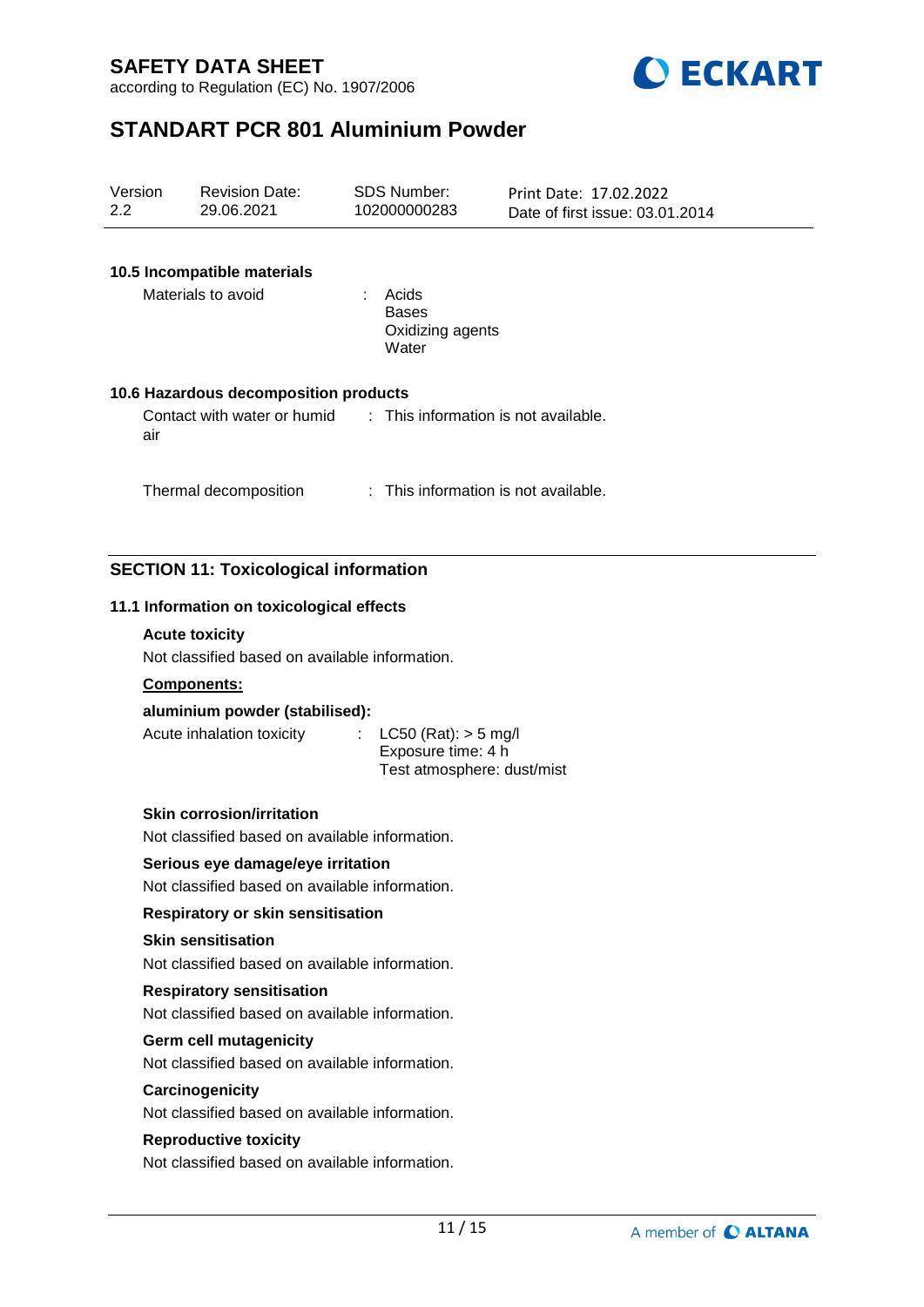according to Regulation (EC) No. 1907/2006



# **STANDART PCR 801 Aluminium Powder**

| Version | <b>Revision Date:</b> | <b>SDS Number:</b> | Print Date: 17.02.2022          |
|---------|-----------------------|--------------------|---------------------------------|
| 2.2     | 29.06.2021            | 102000000283       | Date of first issue: 03.01.2014 |

### **STOT - single exposure**

Not classified based on available information.

## **STOT - repeated exposure**

Not classified based on available information.

#### **Aspiration toxicity**

Not classified based on available information.

### **Further information**

### **Product:**

Remarks: No data available

### **SECTION 12: Ecological information**

### **12.1 Toxicity**

No data available

#### **12.2 Persistence and degradability**

No data available

### **12.3 Bioaccumulative potential**

No data available

#### **12.4 Mobility in soil**

No data available

### **12.5 Results of PBT and vPvB assessment**

### **Product:**

Assessment : This substance/mixture contains no components considered to be either persistent, bioaccumulative and toxic (PBT), or very persistent and very bioaccumulative (vPvB) at levels of 0.1% or higher..

#### **12.6 Other adverse effects**

#### **Product:**

| Additional ecological | No data available |
|-----------------------|-------------------|
| information           |                   |

### **SECTION 13: Disposal considerations**

| European Waste Catalogue<br>European Waste Catalogue |    | $\therefore$ 12 01 04 - non-ferrous metal dust and particles<br>$\pm$ 10 03 21 - other particulates and dust (including ball-mill dust)<br>containing hazardous substances |
|------------------------------------------------------|----|----------------------------------------------------------------------------------------------------------------------------------------------------------------------------|
| 13.1 Waste treatment methods                         |    |                                                                                                                                                                            |
| Product                                              | t. | Do not dispose of waste into sewer.                                                                                                                                        |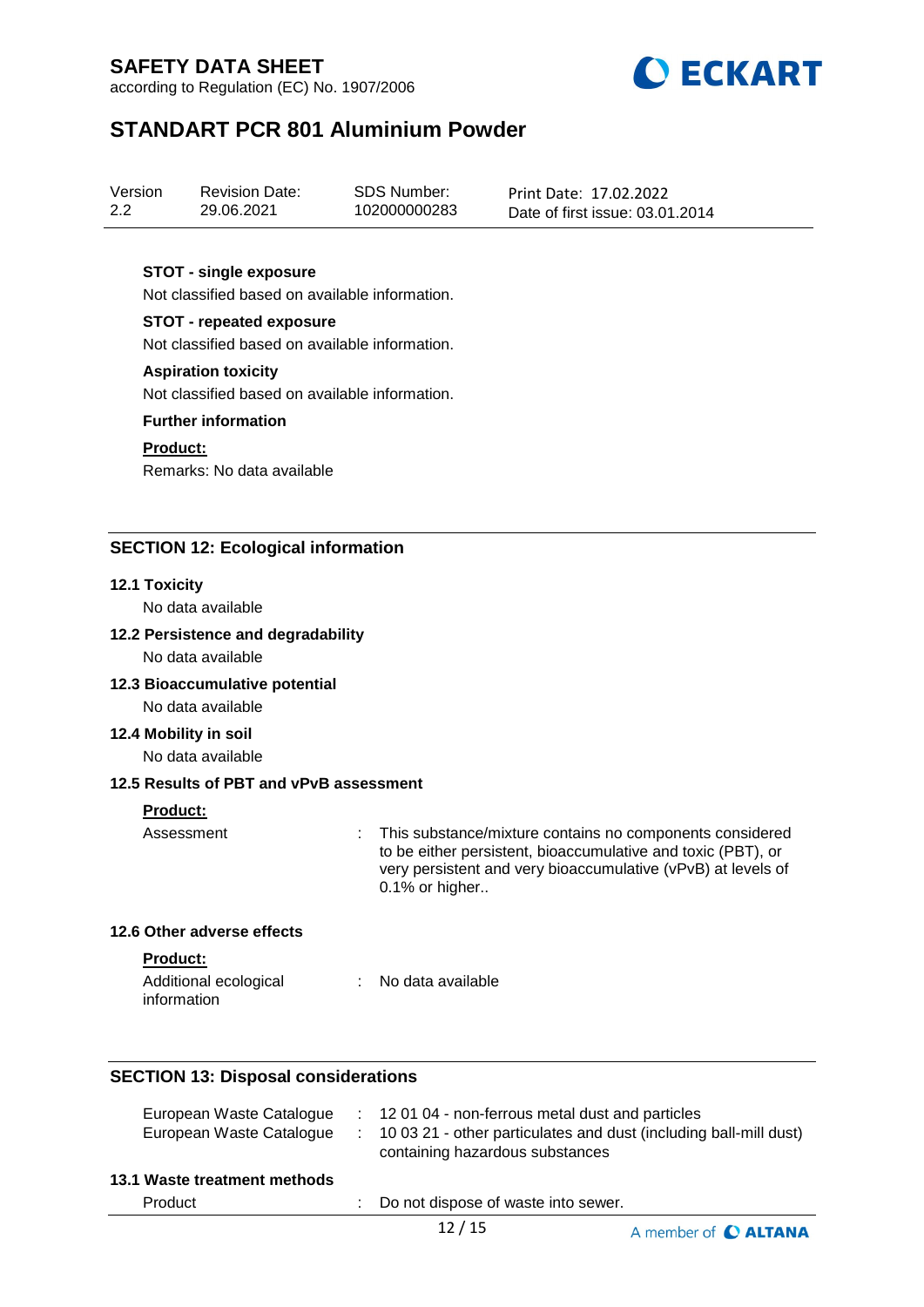according to Regulation (EC) No. 1907/2006



# **STANDART PCR 801 Aluminium Powder**

| Version<br>2.2         | <b>Revision Date:</b><br>29.06.2021 | <b>SDS Number:</b><br>102000000283 | Print Date: 17.02.2022<br>Date of first issue: 03.01.2014                                                                                                |  |  |
|------------------------|-------------------------------------|------------------------------------|----------------------------------------------------------------------------------------------------------------------------------------------------------|--|--|
|                        |                                     |                                    | Do not contaminate ponds, waterways or ditches with<br>chemical or used container.<br>Send to a licensed waste management company.                       |  |  |
| Contaminated packaging |                                     |                                    | Empty remaining contents.<br>Dispose of as unused product.<br>Do not re-use empty containers.<br>Do not burn, or use a cutting torch on, the empty drum. |  |  |

## **SECTION 14: Transport information**

| 14.1 UN number                                                                                                                      |                |                                                                                        |
|-------------------------------------------------------------------------------------------------------------------------------------|----------------|----------------------------------------------------------------------------------------|
| <b>ADR</b>                                                                                                                          | $\mathbb{R}^n$ | <b>UN 1309</b>                                                                         |
| <b>IMDG</b>                                                                                                                         | ÷              | <b>UN 1309</b>                                                                         |
| <b>IATA</b>                                                                                                                         |                | <b>UN 1309</b>                                                                         |
| 14.2 UN proper shipping name                                                                                                        |                |                                                                                        |
| <b>ADR</b>                                                                                                                          | ÷.             | ALUMINIUM POWDER, COATED                                                               |
| <b>IMDG</b>                                                                                                                         |                | ALUMINIUM POWDER, COATED                                                               |
| <b>IATA</b>                                                                                                                         |                | Aluminium powder, coated                                                               |
| 14.3 Transport hazard class(es)                                                                                                     |                |                                                                                        |
| <b>ADR</b>                                                                                                                          | ÷              | 4.1                                                                                    |
| <b>IMDG</b>                                                                                                                         |                | 4.1                                                                                    |
| <b>IATA</b>                                                                                                                         | $\epsilon$     | 4.1                                                                                    |
| 14.4 Packing group                                                                                                                  |                |                                                                                        |
| <b>ADR</b><br>Packing group<br><b>Classification Code</b><br>Hazard Identification Number : 40<br>Labels<br>Tunnel restriction code |                | $\mathbf{II}$<br>F <sub>3</sub><br>4.1<br>(E)                                          |
| <b>IMDG</b><br>Packing group<br>Labels<br>EmS Code<br>Remarks                                                                       |                | $\mathbf{II}$<br>4.1<br>$F-G, S-G$<br>IMDG Code segregation group 15 - Powdered metals |
| <b>IATA (Cargo)</b><br>Packing instruction (cargo<br>aircraft)<br>Packing instruction (LQ)<br>Packing group<br>Labels               | $\mathbb{R}^n$ | 448<br>Y441<br>$\mathbf{I}$<br><b>Flammable Solid</b>                                  |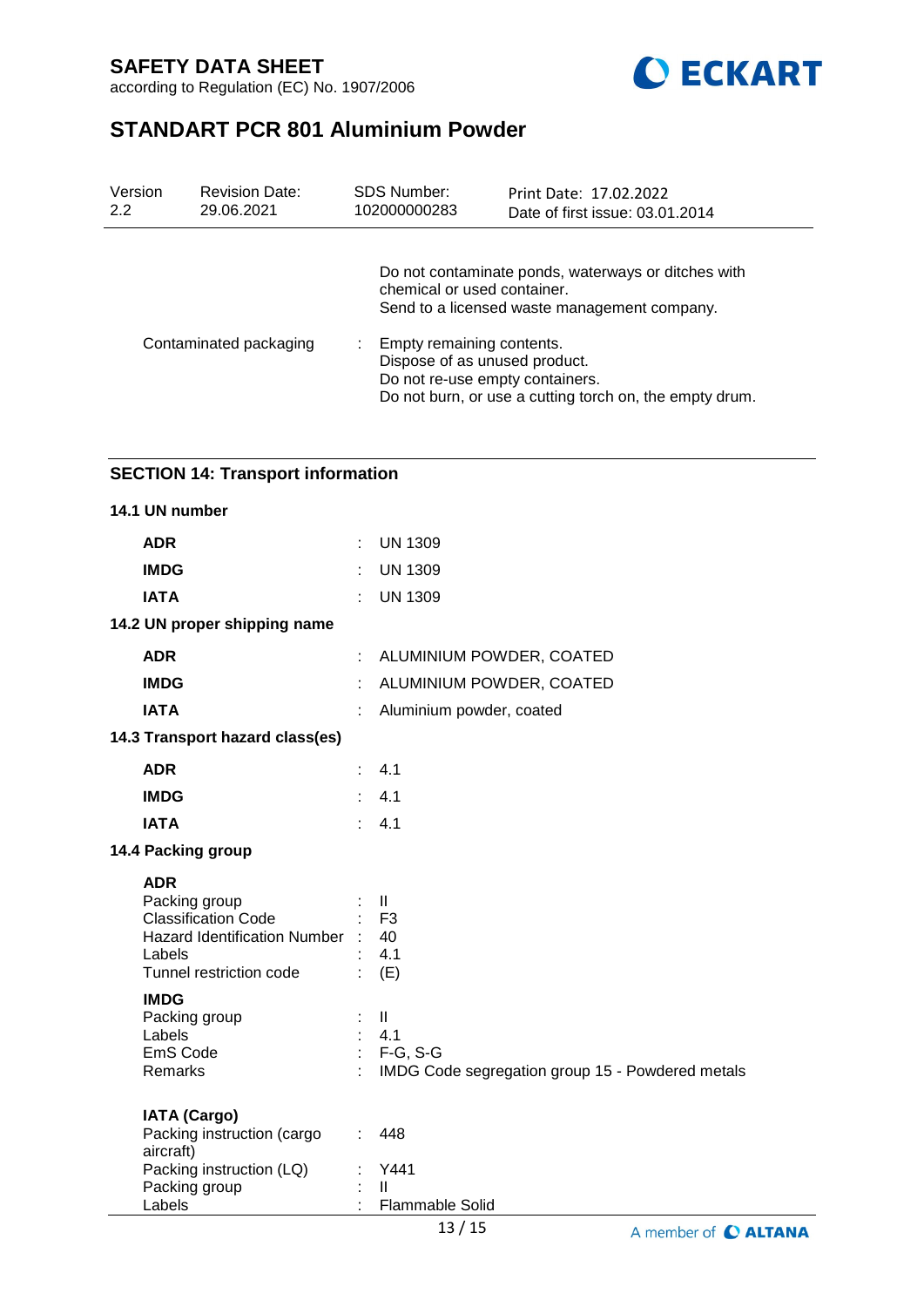according to Regulation (EC) No. 1907/2006



# **STANDART PCR 801 Aluminium Powder**

| Version<br>$2.2^{\circ}$                                                                                           |                                   | <b>Revision Date:</b><br>29.06.2021                                                                |  | <b>SDS Number:</b><br>102000000283 | Print Date: 17.02.2022<br>Date of first issue: 03.01.2014 |  |  |  |  |
|--------------------------------------------------------------------------------------------------------------------|-----------------------------------|----------------------------------------------------------------------------------------------------|--|------------------------------------|-----------------------------------------------------------|--|--|--|--|
|                                                                                                                    |                                   | <b>IATA (Passenger)</b><br>Packing instruction<br>(passenger aircraft)<br>Packing instruction (LQ) |  | 445<br>: Y441                      |                                                           |  |  |  |  |
|                                                                                                                    | Labels                            | Packing group                                                                                      |  | : II<br>: Flammable Solid          |                                                           |  |  |  |  |
|                                                                                                                    | <b>14.5 Environmental hazards</b> |                                                                                                    |  |                                    |                                                           |  |  |  |  |
|                                                                                                                    | <b>ADR</b>                        | Environmentally hazardous                                                                          |  | : no                               |                                                           |  |  |  |  |
|                                                                                                                    | <b>IMDG</b>                       | Marine pollutant                                                                                   |  | no                                 |                                                           |  |  |  |  |
| 14.6 Special precautions for user<br>Not applicable                                                                |                                   |                                                                                                    |  |                                    |                                                           |  |  |  |  |
| 14.7 Transport in bulk according to Annex II of Marpol and the IBC Code<br>Not applicable for product as supplied. |                                   |                                                                                                    |  |                                    |                                                           |  |  |  |  |

## **SECTION 15: Regulatory information**

#### **15.1 Safety, health and environmental regulations/legislation specific for the substance or mixture**

| REACH - Candidate List of Substances of Very High<br>Concern for Authorisation (Article 59). | Not applicable |
|----------------------------------------------------------------------------------------------|----------------|
| Regulation (EC) No 1005/2009 on substances that<br>deplete the ozone layer                   | Not applicable |
| Regulation (EC) No 850/2004 on persistent organic<br>pollutants                              | Not applicable |

#### **15.2 Chemical safety assessment**

Chemical Safety Assessments have been carried out for these substances.

## **SECTION 16: Other information**

### **Full text of H-Statements**

| H <sub>228</sub>                        | : Flammable solid.                                                                                                           |
|-----------------------------------------|------------------------------------------------------------------------------------------------------------------------------|
| <b>Full text of other abbreviations</b> |                                                                                                                              |
| Flam. Sol.<br>GB EH40<br>GB EH40 / TWA  | : Flammable solids<br>: UK. EH40 WEL - Workplace Exposure Limits<br>: Long-term exposure limit (8-hour TWA reference period) |

ADN - European Agreement concerning the International Carriage of Dangerous Goods by Inland Waterways; ADR - European Agreement concerning the International Carriage of Dangerous